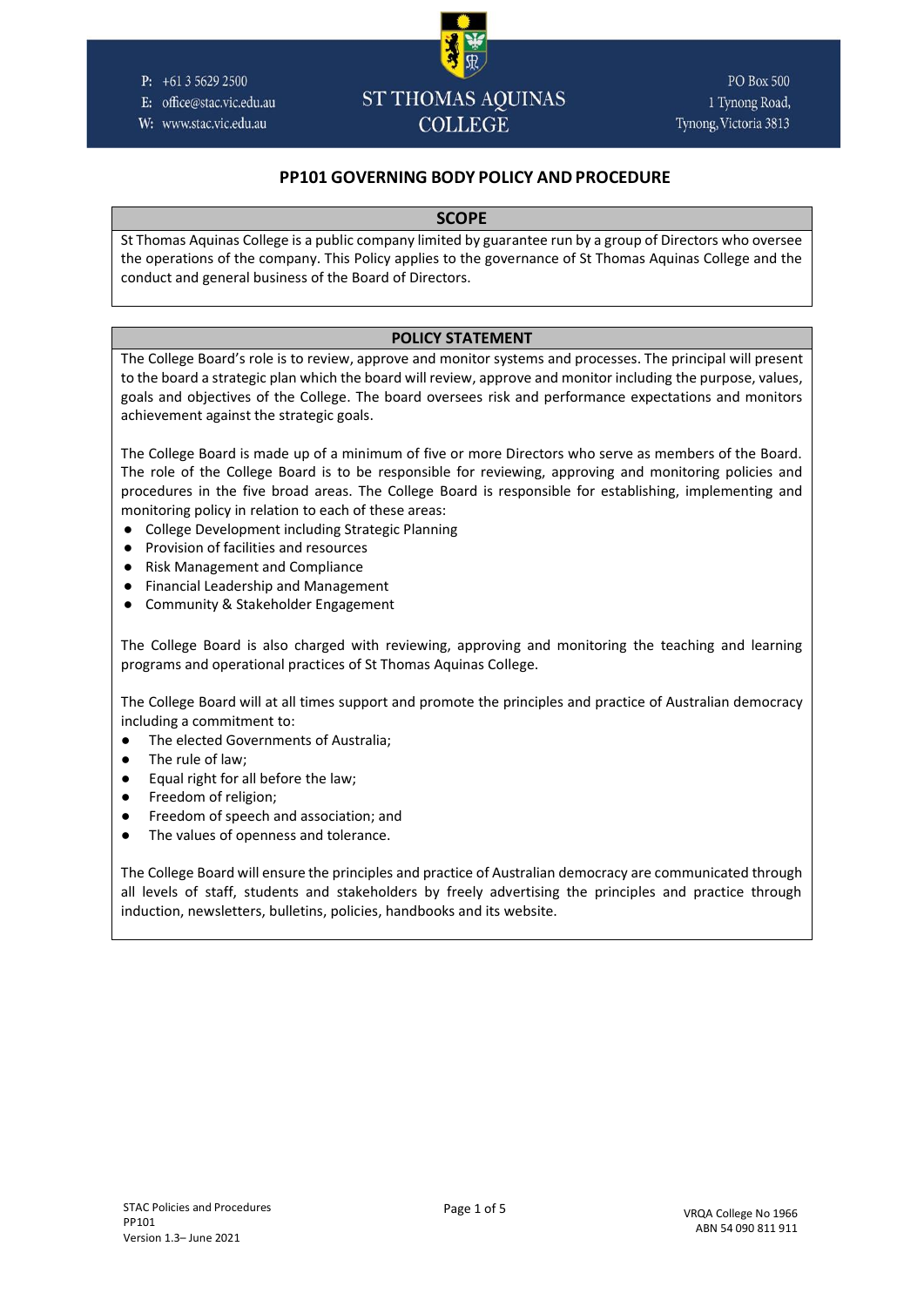# **FUNCTIONS OF THE BOARD**

The functions of the College Board:

### **1. College Board-Principal relationships**

 The Principal is responsible to the College Board as a whole. The College Board delegates to the Principal its duties and powers with regard to discipline, courses of study, selection and management of staff (with the exception of the Business Manager and Assistant Principal) and College operations generally.

#### **2. Provision of facilities and resources**

 This includes buildings and plant and equipment. Policies in this area relate to ensuring that the College is well provided in facilities and staffing to carry out its mission and achieve its goals. The College Board is responsible for reviewing, approving and monitoring from time-to-time strategic directions and policies for the College in planning its resources. The College Board will periodically review, approve and monitor the update of the master plan to give a future framework for the physical development of the College.

#### **3. Compliance**

 The College Board review, approve and monitor all relevant school policies to ensure that they are compliant and abreast with all current government regulations.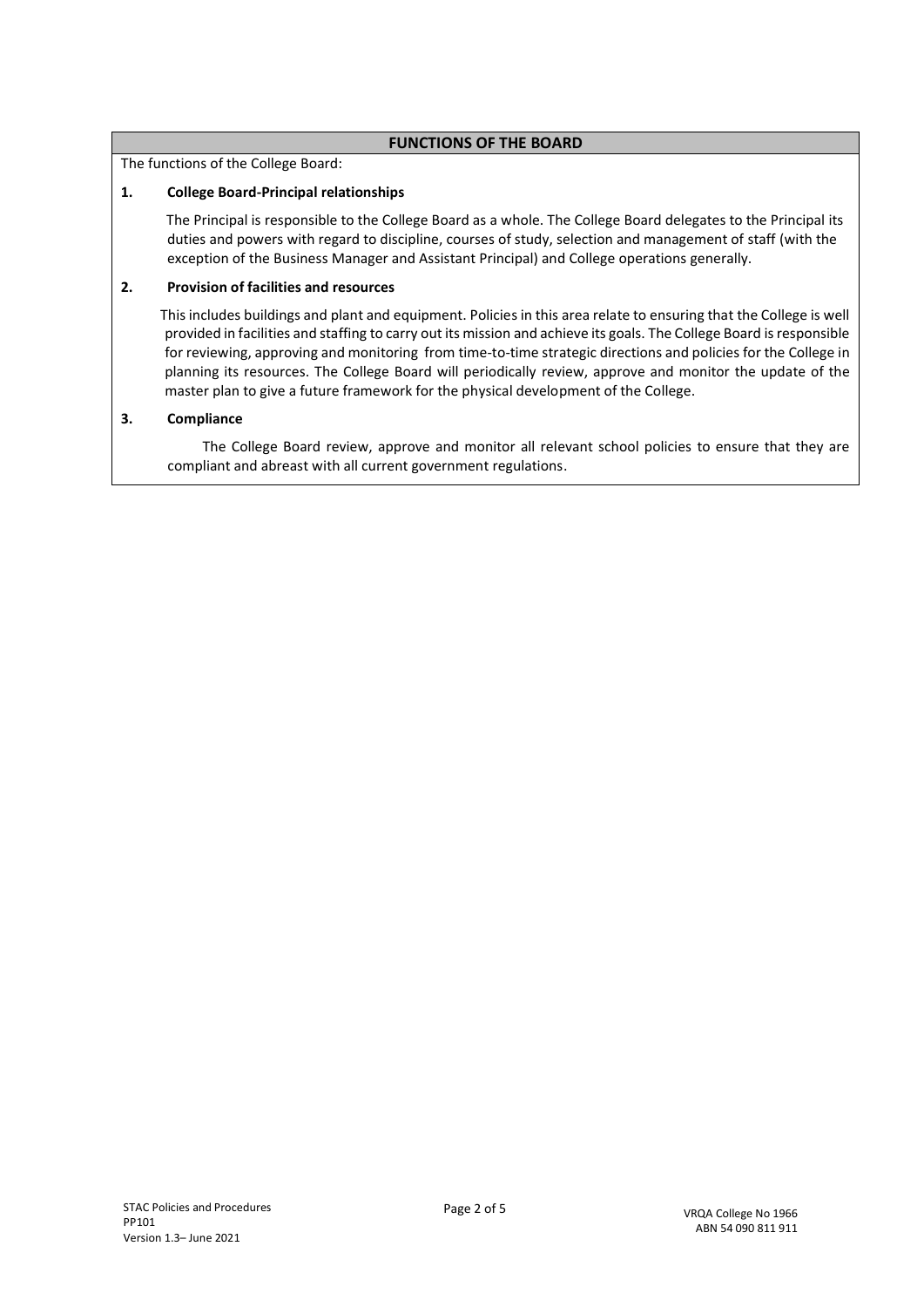#### **FUNCTIONS OF THE BOARD (Cont…)**

#### **4. Financial Leadership and Risk Management**

 Policies in this area set out the degree of control the College Board exercises over the operations of the College. Policies in this area relate to ensuring the College is being run as planned and within the legal and legislative frameworks that apply. The policies relate to the means employed by the Principal and staff to achieve the ends established by the College Board and set within the relevant legislative framework. The Board will approve a College Budget at an agreed point prior to the start of each College year. It will require regular reports on the financial status of the College from the Principal and Business Manager. All major financial commitments (eg leases, significant capital purchases) will need to be approved by the Board. However, the day-to-day financial management of the College remains the responsibility of the Principal and his delegate (ie the Business Manager).

 The College Board will review, approve and monitor all risk management policies presented by the College and ensure appropriate systems are in place to mitigate those risks.

#### **5. Community & Stakeholder Engagement**

 The Board encourages the relationships of the College with key community groups. This area will be the focus of an *ad hoc* Committee of the Principal.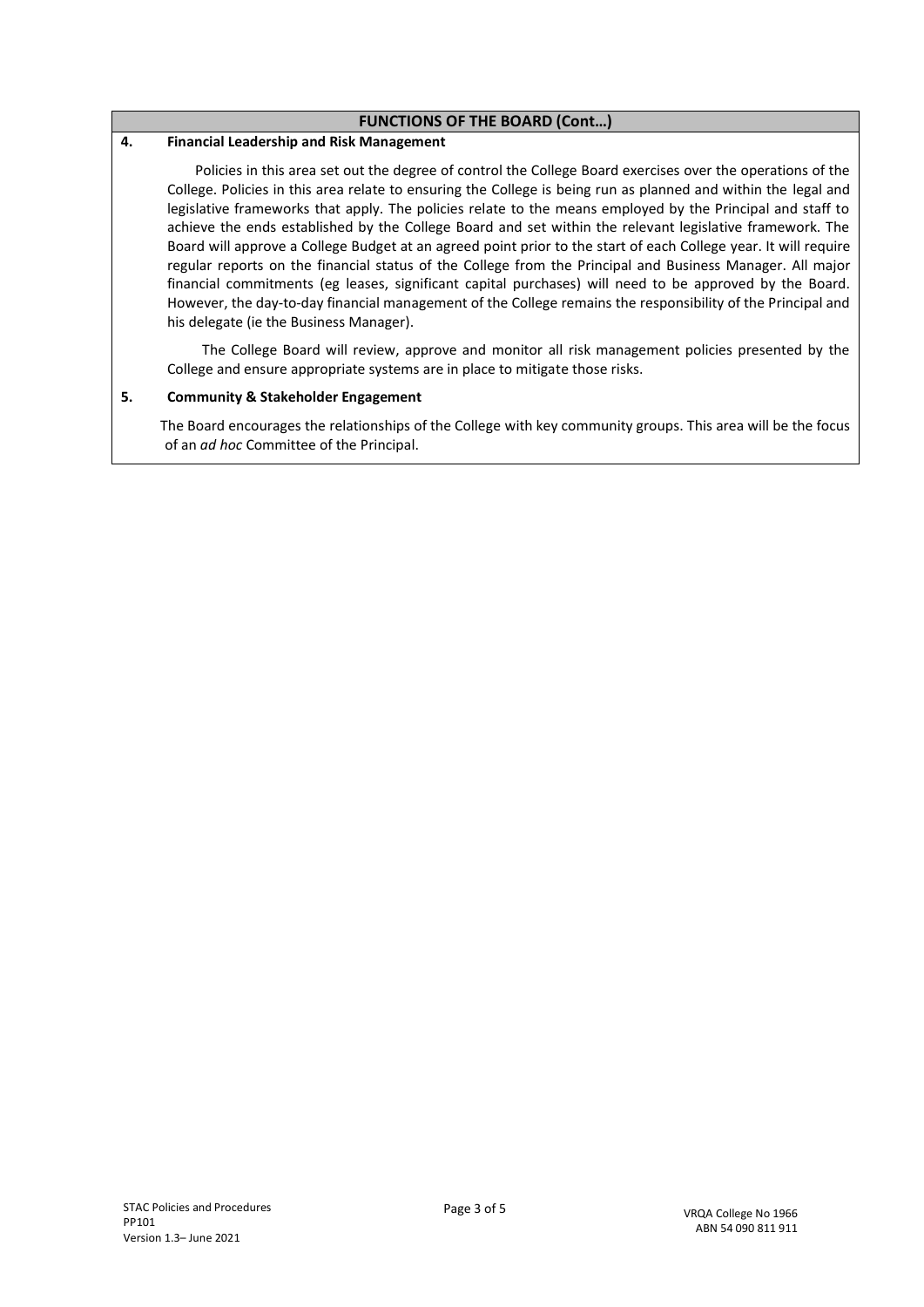